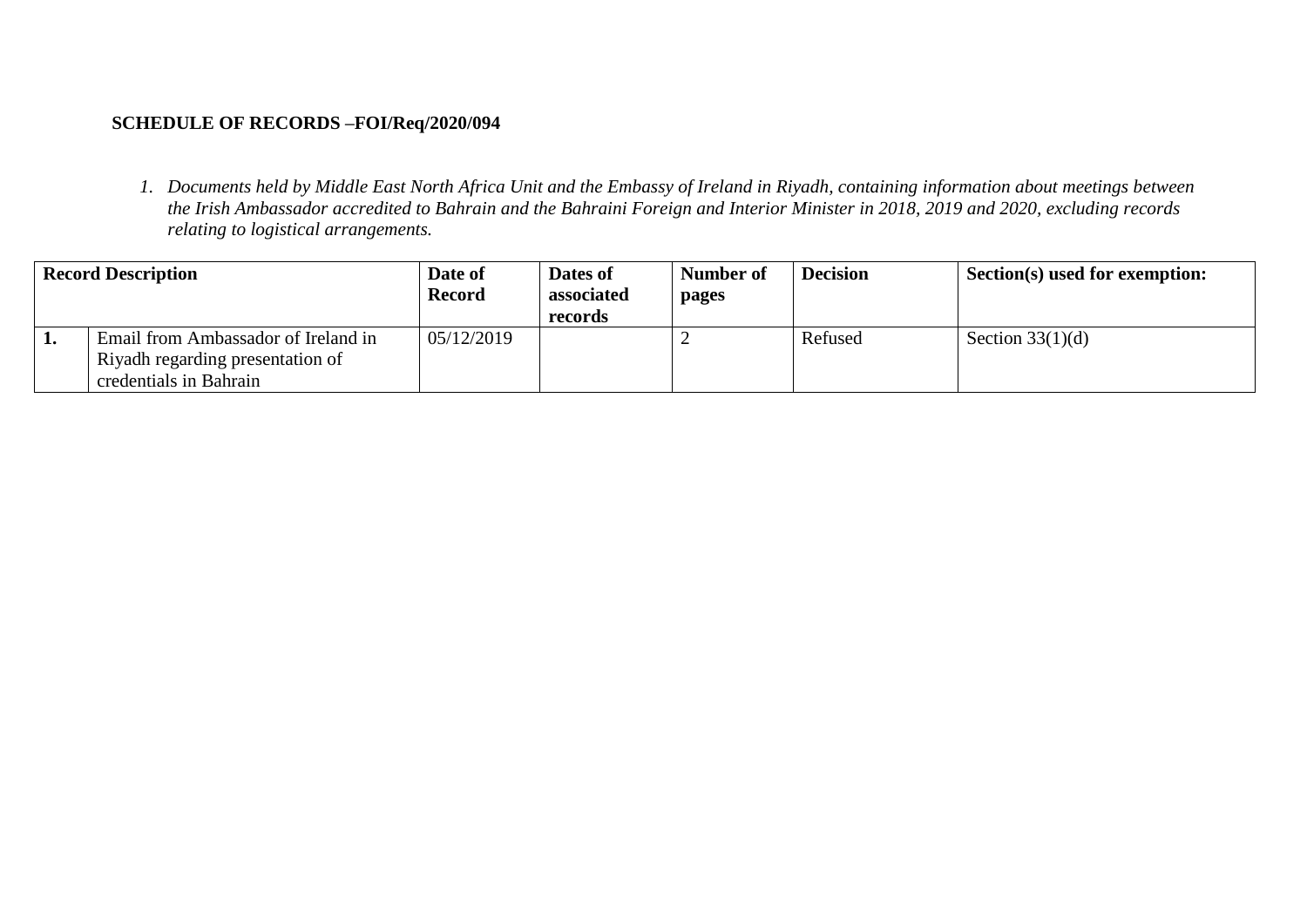*2. Documents held by Middle East North Africa Unit, the Embassy of Ireland in Riyadh, and Permanent Mission of Ireland to the UN in Geneva, containing information about meetings between Irish officials and NGOs discussing Human Rights in Bahrain in 2018, 2019 and 2020, excluding records relating to logistical arrangements.*

| <b>Record Description</b> |                                                                                                          | Date of<br><b>Record</b> | Dates of<br>associated | <b>Number of</b><br>pages | <b>Decision</b> | Section(s) used for exemption:                            |
|---------------------------|----------------------------------------------------------------------------------------------------------|--------------------------|------------------------|---------------------------|-----------------|-----------------------------------------------------------|
|                           |                                                                                                          |                          | records                |                           |                 |                                                           |
| 1.                        | Email from PMUN Geneva to Middle<br>East North Africa Unit and Human<br><b>Rights Unit</b>               | 05/03/2018               |                        |                           | Refused         | Section 33(1)(d); Section 35(1)(a)                        |
| 2.                        | Email from PMUN Geneva to Middle<br>East North Africa Unit and Human<br>Rights Unit                      | 20/03/2018               |                        | $\overline{4}$            | Refused         | Section 33(1)(d); Section 35(1)(a)                        |
| 3.                        | Email from Middle East North Africa<br>Unit to PMUN Geneva, Human Rights<br>Unit, and Embassy Riyadh     | 02/07/2018               |                        | $\overline{3}$            | Refused         | Section 33(1)(d); Section 35(1)(a)                        |
| 4.                        | Email from PMUN Geneva to Middle<br>East North Africa Unit, Human Rights<br>Unit, and Embassy Washington | 24/01/2019               |                        |                           | Refused         | Section 29(1); Section 33(1)(d);<br>Section $35(1)(a)$    |
| 5.                        | Email from NGO to PMUN Geneva                                                                            | 25/01/2019               |                        | 12                        | Refused         | Section 33(1)(d); Section 35(1)(a)                        |
| 6.                        | Note of meeting with NGO                                                                                 | 28/01/2019               |                        | 3                         | Refused         | Section 33(1)(d); Section 35(1)(a)                        |
| 7.                        | Email from NGO to Middle East North<br>Africa Unit and Human Rights Unit                                 | 29/01/2019               |                        | 12                        | Refused         | Section 33(1)(d); Section 35(1)(a)                        |
| 8.                        | Email from PMUN Geneva to Human<br>Rights Unit and Middle East North Africa<br>Unit                      | 08/03/2019               |                        | 32                        | Refused         | Section 33(1)(d); Section 35(1)(a);<br>Section $15(1)(d)$ |
| 9.                        | Email from PMUN Geneva to Human<br>Rights Unit and Middle East North Africa<br>Unit                      | 01/07/2019               |                        | 41                        | Refused         | Section 33(1)(d); Section 35(1)(a);<br>Section $15(1)(d)$ |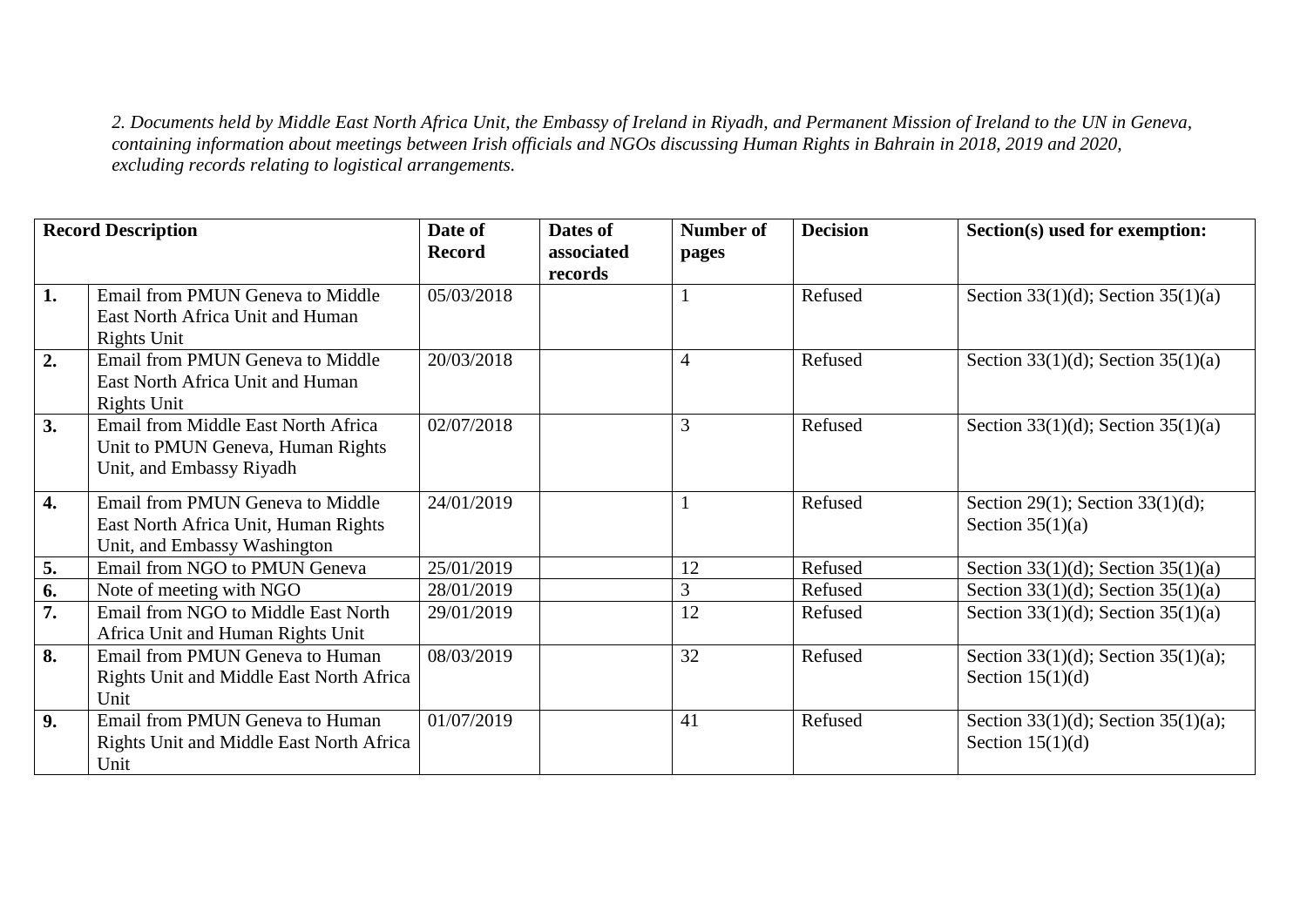| 10. | Emails between PMUN Geneva, Middle | 02/07/2019 | Refused | Section 33(1)(d); Section 33(2)(b)(i) |
|-----|------------------------------------|------------|---------|---------------------------------------|
|     | East North Africa Unit, and Human  |            |         |                                       |
|     | Rights Unit                        |            |         |                                       |
| 11. | Emails from PMUN Geneva to Middle  | 15/09/2019 | Refused | Section $33(2)(b)(ii)$ ; Section      |
|     | East North Africa Unit and Human   |            |         | $35(1)(a)$ ; Section 29(1)            |
|     | Rights Unit                        |            |         |                                       |
| 12. | Note of Meeting with NGO           | 15/10/2019 | Refused | Section 35(1)(a); Section 33(1)(d)    |
| 13. | Email from PMUN Geneva to Middle   | 05/12/2019 | Refused | Section 29(1); Section $33(1)(d)$     |
|     | East North Africa Unit and Embassy |            |         |                                       |
|     | Rivadh                             |            |         |                                       |
| 14. | Email from NGO to PMUN Geneva      | 05/12/2019 | Refused | Section 33(1)(d); Section 35(1)(a)    |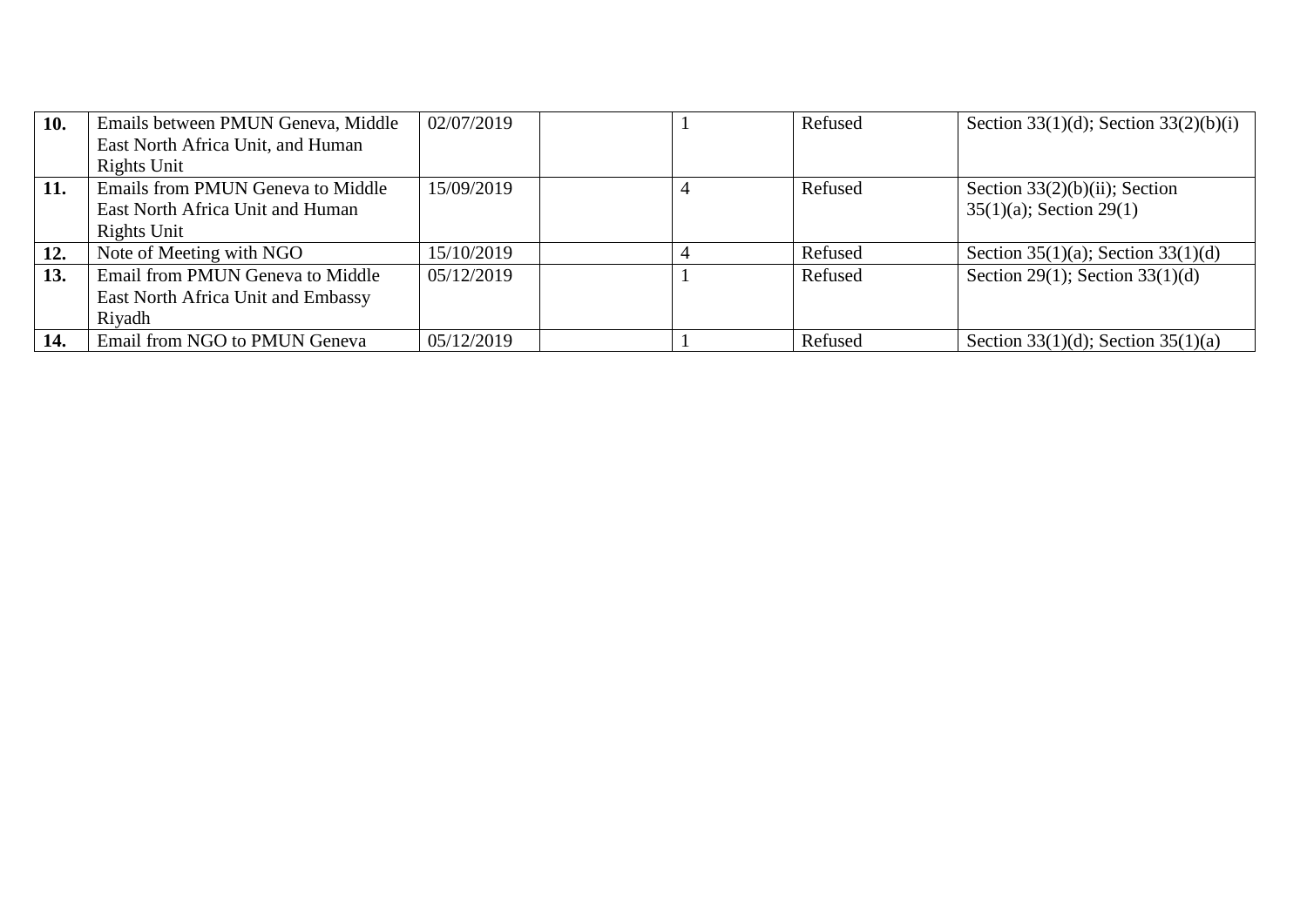*3. Documents held by Middle East North Africa Unit, the Embassy of Ireland in Riyadh, and Permanent Mission of Ireland to the UN in Geneva, containing information about meetings between the Irish Minister of Foreign Affairs and Trade and the Minister for Foreign Affairs of Bahrain in 2018, 2019 and 2020, excluding records relating to logistical arrangements.*

| <b>Record Description</b> |                                          | Date of       | Dates of   | Number of | <b>Decision</b> | Section(s) used for exemption:         |
|---------------------------|------------------------------------------|---------------|------------|-----------|-----------------|----------------------------------------|
|                           |                                          | <b>Record</b> | associated | pages     |                 |                                        |
|                           |                                          |               | records    |           |                 |                                        |
| 1.                        | <b>Briefing Note</b>                     | 27/08/2019    |            |           | Refused         | Section 33(1)(d); Section 33(2)(b)(ii) |
| 2.                        | Email from PMUN NY to Middle East        | 10/10/2019    |            |           | Refused         | Section 33(1)(d); Section 33(2)(b)(i); |
|                           | North Africa Unit, and Embassy Riyadh    |               |            |           |                 | Section $35(1)(a)$                     |
| 3.                        | <b>Briefing Note</b>                     | 19/05/2020    |            |           | Refused         | Section 33(1)(d); Section 33(2)(b)(ii) |
| 4.                        | Email from the Tánaiste's Private Office | 20/05/2020    |            |           | Refused         | Section 33(1)(d); Section 33(2)(ii)    |
|                           | to Middle East North Africa Unit and     |               |            |           |                 |                                        |
|                           | Embassy Riyadh                           |               |            |           |                 |                                        |